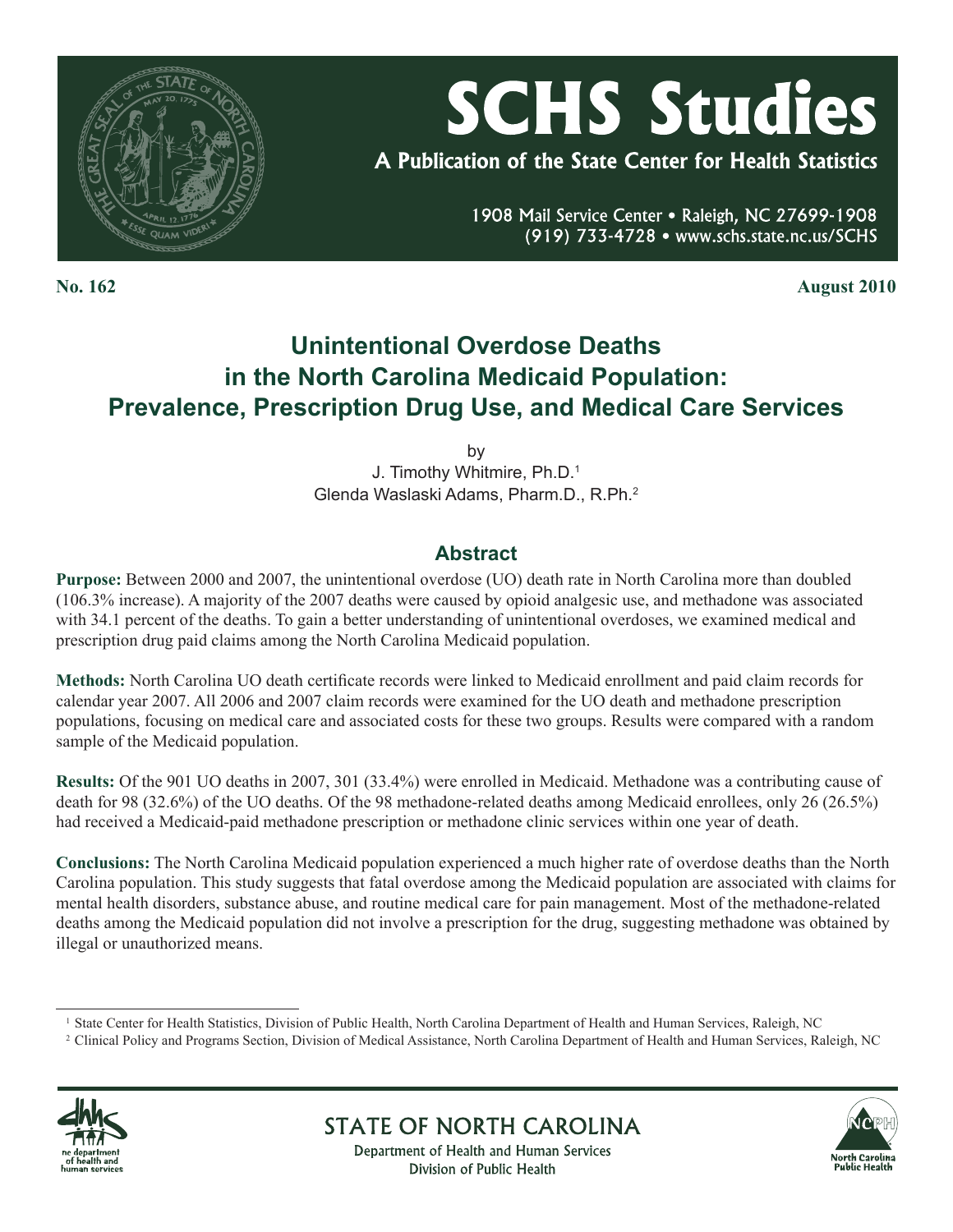## **Introduction**

Unintentional overdose<sup>a</sup> (UO) deaths have become the second leading cause of unintentional injury deaths in the United States, exceeded only by motor vehicle injuries. Current UO death rates are four to five times higher than they were during the black tar heroin epidemic of the mid-1970s and twice as high as they were during the peak of crack cocaine use in the early 1990s.<sup>1-3</sup> An examination of UO deaths since 1990 reveals a dramatic shift, not only in the rise in UO death rates, but in the specific types of drugs associated with UO deaths.

Reports from the Centers for Disease Control and Prevention (CDC) show that during much of the 1990s, U.S. deaths increased for all types of unintentional overdoses. From 1990–2001, the U.S. unintentional and undetermined (in intent) overdose death rate increased 56 percent, from 5.0/100,000 to 7.8/100,000 in 2001.4 In a subsequent report presenting age-adjusted unintentional and undetermined overdose death rates between 1999 and 2004, a 62.5 percent increase was observed.<sup>5</sup>

North Carolina UO death rates exceed the national average.4,6 Mortality data from the State Center for Health Statistics show that between 2000 and 2007, the UO death rate increased from 4.8 to 9.9/100,000, representing a 106.3 percent change.7 The 2007 North Carolina UO death rate was higher than the death rates for hypertension, chronic liver disease and cirrhosis, homicide, and human immunodeficiency virus disease.<sup>8</sup>

Historically, unintentional overdoses in the United States have been caused primarily by illicit drugs, such as cocaine and heroin, but in the last decade prescription drugs have played a greater role in UO deaths. $9-11$  A closer look at the types of drugs associated with UO deaths in 2002 reveals that 36.5 percent involve prescription opioid analgesic drugs.10 Although deaths by illicit drugs have increased in recent years as well, opioid analgesics have replaced heroin and cocaine as the leading causes of UO deaths.9 Opioid analgesic deaths in the United States increased 91 percent between 1999 and 2002; and deaths due to methadone (an opioid analgesic) increased 213 percent during the same time period.10 A recent report by the National Center for Health Statistics shows that the number of deaths mentioning methadone increased 468 percent from 1999 to 2005.<sup>3</sup>

A similar increase in methadone deaths has occurred in North Carolina. Mortality data for 2000–2005 for unintentional and undetermined methadone deaths from the State Center for Health Statistics show a 240 percent increase in the unintentional and undetermined methadone death rate.7 Sanford observed that methadone caused or contributed to 23 percent of drug deaths in 2001.<sup>6</sup> In 2006, the percentage of drug deaths attributed to methadone increased to 32 percent. In addition, other synthetic and unspecified opioid analgesics accounted for approximately 30 percent of UO deaths and cocaine comprised another 32 percent.6 By 2007 methadone contributed to approximately one-third of poison deaths.7

Methadone has been successfully used to treat heroin addiction since the 1960s and has also been used for the treatment of prescription drug addiction. In addition, it is used as an effective analgesic for pain.12,13 The overriding public health concern is with the misuse and abuse of methadone that may lead to overdose.

Although the research literature suggests that methadone deaths have been associated with substance abuse,<sup>10,12,14</sup> studies also suggest the rise in methadone deaths since 1990 coincides with large increases in opioid analgesic prescriptions.3,6,10 Until recently, it has been unclear to what extent methadone deaths may be attributed to substance abuse versus prescribing practices, improper taking of the medications, or diversion of methadone from the patient to someone else.<sup>3</sup> Using multiple data sources, Hall, et al. found that among West Virginia decedents with methadone as a contributing cause of death in 2006, only 32.1 percent actually received a valid prescription for methadone.15

The objective of this study was to gain a better understanding of the prevalence, population characteristics, prescription trends, and medical care services associated with unintentional overdoses among the North Carolina Medicaid population. We focused on the Medicaid population because of the availability of medical claim data and higher prevalence of prescription opioid use among lower income and Medicaid populations.15,16 Results from this study may guide Medicaid pharmacy policy in an effort to help reduce the chances of overdose among Medicaid recipients.

## **Methods**

All 75,803 North Carolina resident death records for calendar year 2007 were examined for an underlying (primary) diagnosis of unintentional overdose, using the *International Classification of Disease, Tenth Revision* (ICD-10) codes X40–X49, "Accidental poisoning by and exposure to noxious substances." There were 901 unintentional overdose deaths identified. Contributing cause of death fields indicating "Poisoning by drugs,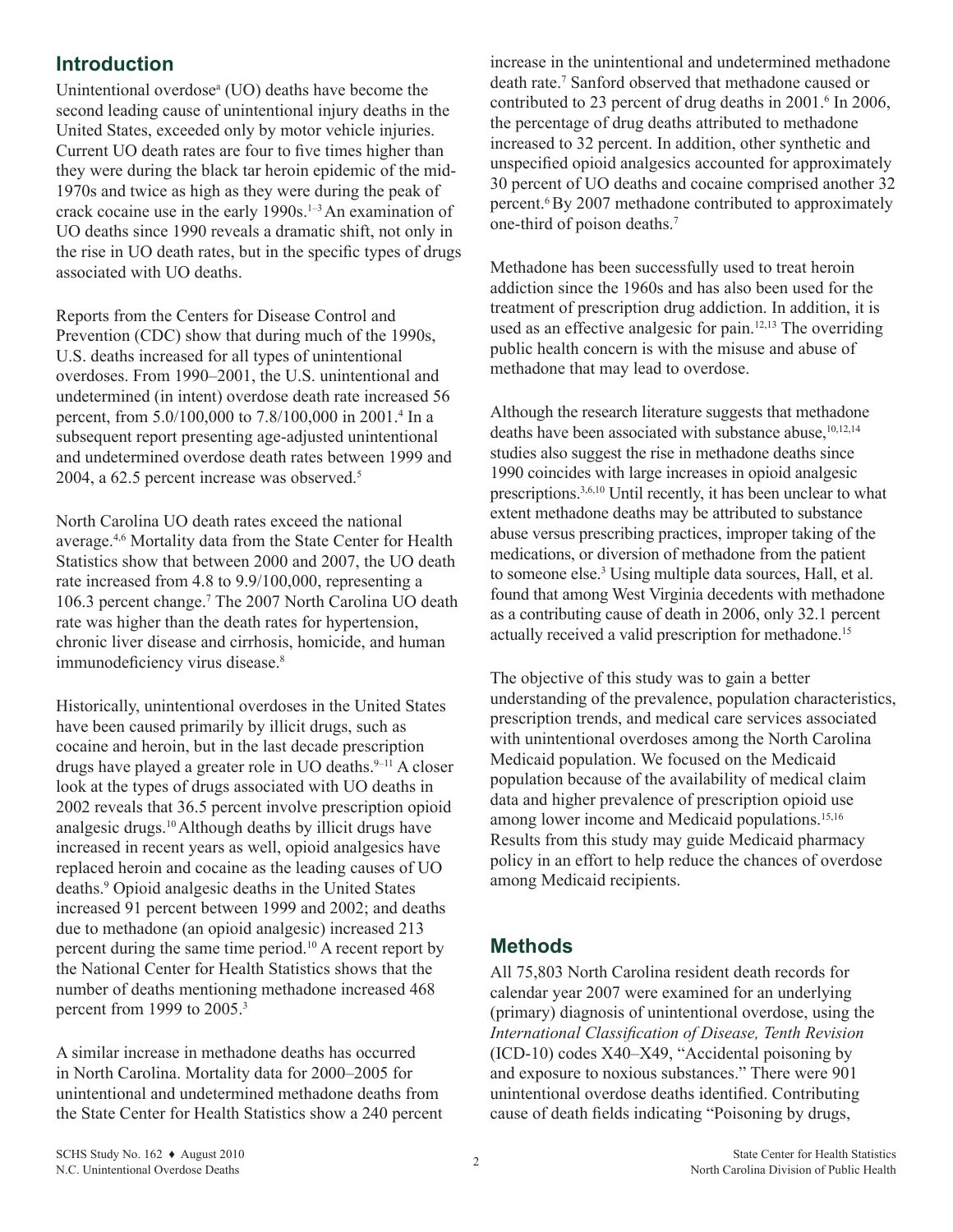medicaments, and biological substances" were identified using ICD-10 codes T36–T50. Methadone deaths were identified using the code T40.3. Age, sex, race, county of residence, education, and marital status were examined from the death certificate records.

Of the 901 UO decedents in 2007, 888 had death records that contained Social Security numbers that were used for matching to Medicaid records. Of the 888, 301 (33.4%) matched with Medicaid enrollment records during the same calendar year. From these enrollment records, Medicaid ID numbers were obtained and used to match to Medicaid paid claim records. There were 40,415 paid claims selected in 2006 and 2007 for 281 of the 301 Medicaid decedents.

Two decedent populations were examined. The UO death population consists of the 301 overall unintentional overdose deaths matched to Medicaid enrollment records. The methadone death population is a subset of the UO death population, consisting of the 98 decedents that had methadone listed as a contributing cause of death.

Living arrangements and eligibility status were drawn from the Medicaid paid claim records. Emergency department paid claims were identified using revenue procedure codes RC450–RC459. Inpatient hospital stays and prescription drug claims were identified by claim type. A rural/urban classification variable was created based on the North Carolina Accountability Regions.17 To examine drug and medical claims near the time of death, a lengthof-time variable was created based on claim service dates and the date of death.

We aggregated ICD-9-CM diagnosis codes recorded on Medicaid medical paid claims to create diagnostic categories. Mental disorders were defined by primary diagnosis codes 290–303 and 306–319; drug dependence, 304–305; circulatory system, 390–459; respiratory system, 460–519; musculoskeletal and connective tissue, 710–739; and injury and poisoning, 800–999.

The North Carolina Controlled Substances Reporting System (CSRS) is a prescription drug monitoring program that captures prescriptions for controlled substances dispensed statewide.18 The CSRS was used to identify methadone prescriptions where there may have been a cash payment or payment by some other provider than Medicaid. Since the CSRS began data collection on July 1, 2007, prescription information was only obtained for 37 decedents with death dates between August and December 2007. Only Medicaid, third party, and cash transactions between July and December 2007 were captured.

To compare all paid Medicaid claims within 12 months of death for the two Medicaid death populations with the overall Medicaid population, a simple random sample of 2,500 living Medicaid participants was drawn from Medicaid eligibility records located in the North Carolina Medicaid data warehouse. Since the age and sex distributions of the Medicaid population (32% 21–64 and 60% female) in state fiscal year 2007<sup>19</sup> were significantly different ( $p < .001$  and  $p < .01$ , respectively) from the UO population (85% 25–64 and 52.2% female), the sample was drawn using the same sex distribution as the overall UO population. In addition, the comparison sample was restricted to only those Medicaid enrollees between the ages 25 and 64 and no one from the decedent population was included in the sample. The Medicaid IDs for the comparison sample were used to select their paid claims with service dates in 2007. The data set for the comparison sample contained 143,972 paid claim records. We conducted *z* and *t* tests to check for significant differences in the means and percentages between the decedent populations and the comparison sample.

## **Results**

Among the Medicaid population, the age-adjusted UO death rates was 34.9/100,000. In 2007, the North Carolina UO death rate was 9.9/100,000. Of the 901 North Carolina UO deaths identified in 2007, 301 (33.4%) were enrolled in Medicaid in 2007. Another 161 decedents (17.9%) were enrolled in Medicaid at some time during 2003–2006, but were not counted in the Medicaid group for purposes of this study.

## *Demographics*

We compared the demographic information for the Medicaid UO death population and the comparison sample. This information is presented in Table 1. Information regarding descedent's education and marital status were obtained from death certificate records and as such were not available for the Medicaid comparison sample.

## *Diagnostic patterns*

Table 2 shows the 10 most frequent diagnoses recorded on the Medicaid paid claims within one year of death for the decedent population and recorded during 2007 for the comparison sample, along with *z* test results. The most frequently occurring diagnosis code was "other and unspecified disorders of the back" for the Medicaid UO population, but ranked sixth among those in the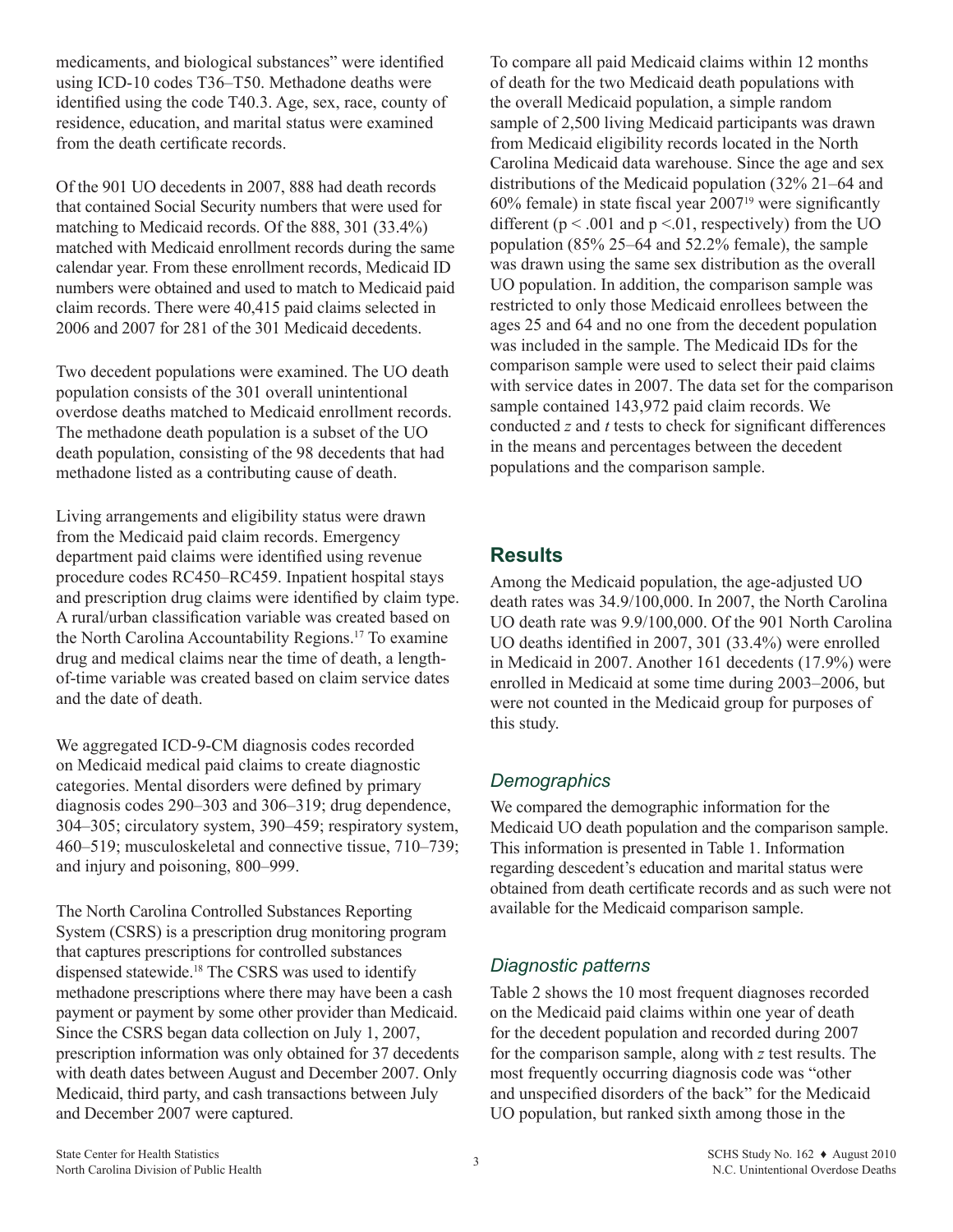## **Table 1 Demographics for Medicaid Unintentional Overdose (UO) Death Population and Comparison Sample**

| <b>Demographic Category</b>             |                | <b>Medicaid UO Death</b><br>Population (N=301) |                | <b>Comparison Sample</b><br>Ages 25-64 (N=2,500) |
|-----------------------------------------|----------------|------------------------------------------------|----------------|--------------------------------------------------|
|                                         | <b>Number</b>  | <b>Percent</b>                                 | <b>Number</b>  | <b>Percent</b>                                   |
| Eligibility Aid Category <sup>t</sup>   |                |                                                |                |                                                  |
| Aged                                    | 10             | $3.3*$                                         | 38             | 1.5                                              |
| <b>Blind</b>                            | $\mathbf{1}$   | 0.3                                            | 4              | 0.2                                              |
| Disabled                                | 188            | $62.5***$                                      | 1,369          | 54.8                                             |
| Temporary Assistance for Needy Families | 74             | 24.6***                                        | 930            | 37.2                                             |
| Infants and Children                    | 10             | $3.3***$                                       | $\overline{0}$ | $\mathsf 0$                                      |
| Pregnant Women                          | $\mathbf{1}$   | 0.3                                            | 156            | 6.2                                              |
| Qualified Medicare Beneficiary          | 93             | 30.9                                           | 737            | 29.5                                             |
| Refugee                                 | $\mathbf{0}$   | 0                                              | 2              | 0.1                                              |
| <b>Client Race</b>                      |                |                                                |                |                                                  |
| White                                   | 262            | 87.0***                                        | 1,210          | 48.4                                             |
| African American                        | 35             | $11.6***$                                      | 1,056          | 42.2                                             |
| Other                                   | 4              | $1.3***$                                       | 234            | 9.4                                              |
| <b>Client Sex</b>                       |                |                                                |                |                                                  |
| Male                                    | 144            | 47.8 (N/A)                                     | 1,200          | 48.0                                             |
| Female                                  | 157            | 52.2 (N/A)                                     | 1,300          | 52.0                                             |
| <b>Client Age</b>                       |                |                                                |                |                                                  |
| < 18                                    | $\overline{7}$ | $2.3$ (N/A)                                    | 0              | 0                                                |
| $18 - 24$                               | 26             | 8.6 (N/A)                                      | $\overline{0}$ | $\Omega$                                         |
| $25 - 44$                               | 133            | 44.2***                                        | 1,408          | 56.3                                             |
| $45 - 64$                               | 123            | 40.9                                           | 1,092          | 43.7                                             |
| $65+$                                   | 12             | $4.0$ (N/A)                                    | 0              | 0                                                |
| <b>Residence</b>                        |                |                                                |                |                                                  |
| Urban                                   | 89             | 29.6                                           | 849            | 34.0                                             |
| Rural                                   | 212            | 70.4                                           | 1,651          | 66.0                                             |
| Education <sup>tt</sup>                 |                |                                                |                |                                                  |
| Less than 12 Years                      | 140            | 46.5                                           |                |                                                  |
| <b>High School Graduate</b>             | 116            | 38.5                                           |                |                                                  |
| Greater than High School                | 38             | 12.6                                           |                |                                                  |
| Unknown                                 | $\overline{7}$ | 2.3                                            |                |                                                  |
| Marital Status <sup>tt</sup>            |                |                                                |                |                                                  |
| Never Married                           | 74             | 24.6                                           |                |                                                  |
| Married                                 | 99             | 32.9                                           |                |                                                  |
| Widowed                                 | 18             | 6.0                                            |                |                                                  |
| Divorced                                | 109            | 36.2                                           |                |                                                  |
| Unknown                                 | $\mathbf 1$    | 0.3                                            |                |                                                  |

Note: N/A indicates the tests between proportions are not applicable because the comparison sample sex and age distributions were selected to match that of the decedent population.

† The latest eligibility information on record is reported, except for dual Medicaid/Medicare eligibility. Therefore, decedents may be counted in more than one eligibility group.

<sup>††</sup> Education and marital status were unavailable for comparison sample.

 $*$  p < .05

\*\* p < .01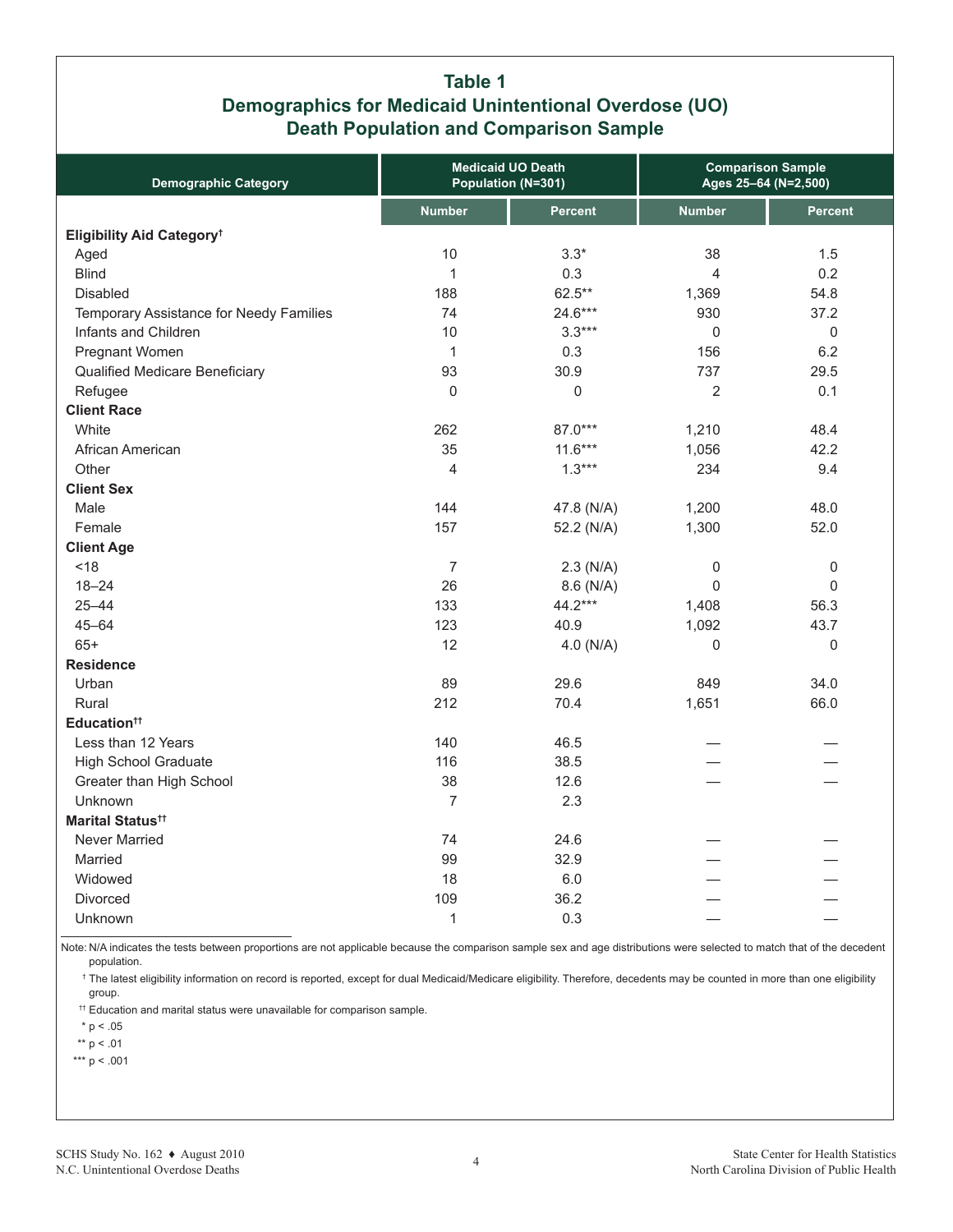## **Table 2 Top 10 Diagnoses on Medicaid Medical Claims†**

|      | Medicaid Unintentional Overdose (UO) Death Population <sup>††</sup> Diagnosis within One Year of Death (N=301) |                                                                   |                            |                               |                                                 |  |
|------|----------------------------------------------------------------------------------------------------------------|-------------------------------------------------------------------|----------------------------|-------------------------------|-------------------------------------------------|--|
| Rank | $ICD-9$<br>Code                                                                                                | <b>Description</b>                                                | Number of<br><b>Claims</b> | Number of<br><b>Decedents</b> | Percentage of<br>Total Decedents <sup>ttt</sup> |  |
|      | 724                                                                                                            | Other and unspecified disorders of back                           | 394                        | 84                            | $27.9***$                                       |  |
| っ    | 296                                                                                                            | Episodic mood disorders                                           | 1.038                      | 79                            | $26.2***$                                       |  |
| 3    | 786                                                                                                            | Symptoms involving respiratory system and other<br>chest symptoms | 245                        | 78                            | $25.9***$                                       |  |
| 4    | 780                                                                                                            | General symptoms                                                  | 282                        | 71                            | $23.6***$                                       |  |
| 5    | 719                                                                                                            | Other and unspecified disorders of joint                          | 181                        | 59                            | $19.6***$                                       |  |
| 6    | 729                                                                                                            | Other disorders of soft tissue                                    | 143                        | 55                            | $18.3***$                                       |  |
|      | 300                                                                                                            | Anxiety, dissociative and somatoform disorders                    | 181                        | 49                            | $16.3***$                                       |  |
| 8    | 789                                                                                                            | Other symptoms involving abdomen and pelvis                       | 182                        | 48                            | $16.0***$                                       |  |
| 9    | 401                                                                                                            | <b>Essential hypertension</b>                                     | 245                        | 42                            | 14.0                                            |  |
| 10   | 722                                                                                                            | Intervertebral disc disorders                                     | 171                        | 42                            | $14.0***$                                       |  |

#### **Medicaid Methadone Death Population†† Diagnosis Within One Year of Death (N=98)**

| <b>Rank</b> | $ICD-9$<br>Code | <b>Description</b>                                                | Number of<br>Claims | Number of<br><b>Decedents</b> | Percentage of<br><b>Total Decedents<sup>ttt</sup></b> |
|-------------|-----------------|-------------------------------------------------------------------|---------------------|-------------------------------|-------------------------------------------------------|
|             | 724             | Other and unspecified disorders of back                           | 181                 | 34                            | $34.7***$                                             |
| 2           | 786             | Symptoms involving respiratory system and other<br>chest symptoms | 84                  | 33                            | $33.7***$                                             |
| 3           | 296             | Episodic mood disorders                                           | 306                 | 31                            | $31.6***$                                             |
|             | 729             | Other disorders of soft tissue                                    | 76                  | 28                            | 28.6***                                               |
| 5           | 719             | Other and unspecified disorders of joint                          | 75                  | 25                            | $25.5***$                                             |
| 6           | 780             | General symptoms                                                  | 73                  | 24                            | $24.5***$                                             |
|             | 300             | Anxiety, dissociative and somatoform disorders                    | 72                  | 22                            | $22.4***$                                             |
| 8           | 304             | Drug dependence                                                   | 733                 | 18                            | $18.4***$                                             |
| 9           | 722             | Intervertebral disc disorders                                     | 76                  | 17                            | $17.3***$                                             |
| 10          | 789             | Other symptoms involving abdomen and pelvis                       | 55                  | 16                            | $16.3*$                                               |

#### **Comparison Medicaid Sample†† (N=2,500)**

|             | $ICD-9$ |                                                                    | Number of     | Number of         | Percentage of                         |
|-------------|---------|--------------------------------------------------------------------|---------------|-------------------|---------------------------------------|
| <b>Rank</b> | Code    | <b>Description</b>                                                 | <b>Claims</b> | <b>Recipients</b> | <b>Total Recipients<sup>†††</sup></b> |
|             | 786     | Symptoms involving respiratory system and other<br>chest symptoms. | 1.278         | 375               | 15.0                                  |
|             | 401     | Essential hypertension                                             | 2.033         | 361               | 14.4                                  |
| 3           | 367     | Disorders of refraction and accommodation                          | 301           | 300               | 12.0                                  |
| 4           | 780     | General symptoms                                                   | 1.016         | 299               | 12.0                                  |
| 5           | 789     | Other symptoms involving abdomen and pelvis                        | 650           | 249               | 10.0                                  |
| 6           | 724     | Other and unspecified disorders of back                            | 718           | 248               | 9.9                                   |
|             | 250     | Diabetes mellitus                                                  | 2.191         | 242               | 9.7                                   |
| 8           | 719     | Other and unspecified disorders of joint                           | 549           | 234               | 9.4                                   |
| 9           | 296     | Episodic mood disorders                                            | 2.348         | 210               | 8.4                                   |
| 10          | 729     | Other disorders of soft tissue                                     | 325           | 180               | 7.2                                   |

† Encounters of Administrative Purpose (ICD-9 V68) had the highest ranking, but since these diagnoses are not associated with illness, they were excluded from the ranking. An asterisk indicates there is a statistically significant difference between the percent with a diagnosis for each decedent population compared with the comparison sample.

†† A person may be counted in more than one diagnostic category if that person received more than one diagnosis within the one-year period.

††† The number of decedents or recipients who had a claim for the diagnosis divided by the total number of decedents.

 $*$  p < .05

\*\* p < .01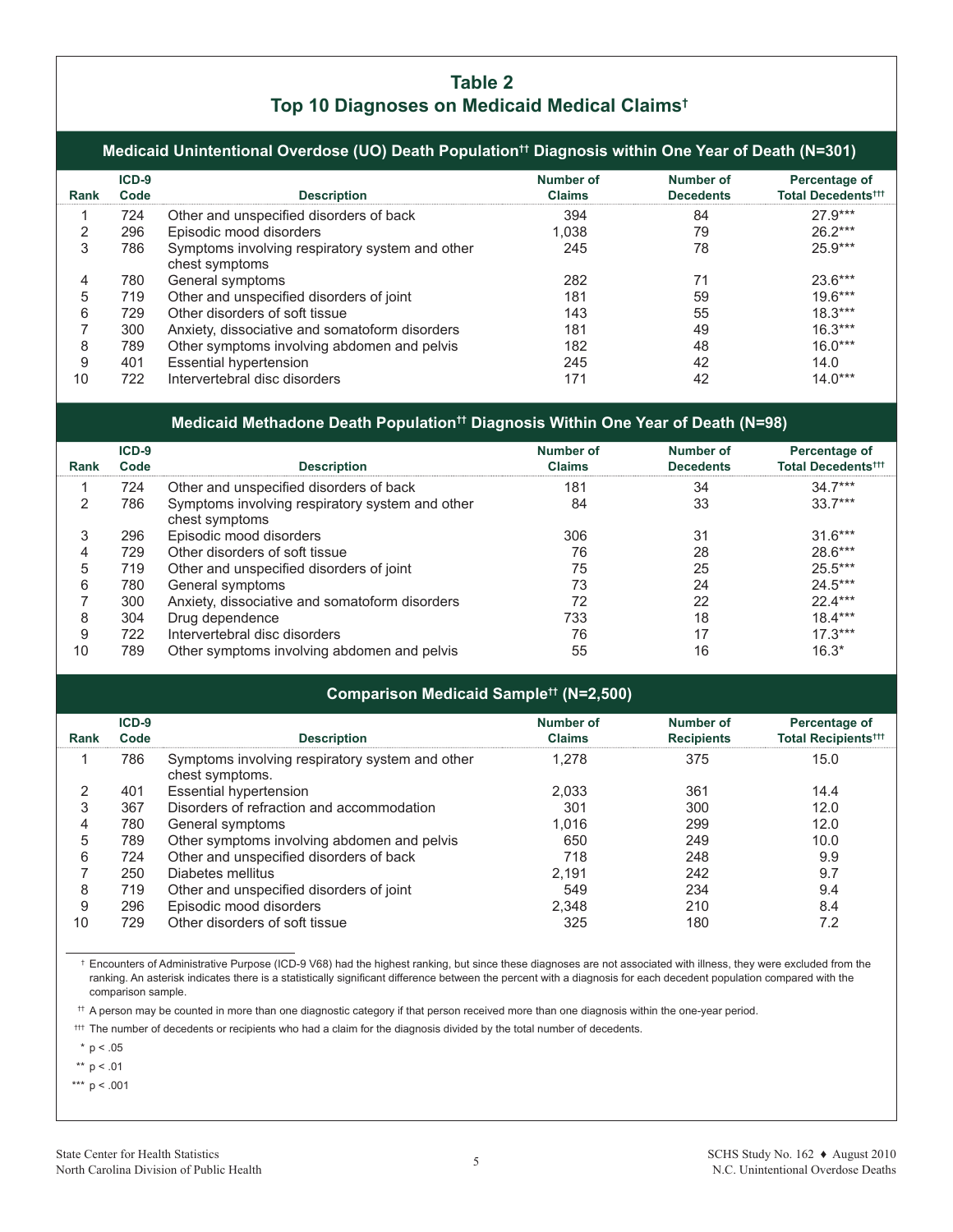comparison sample. Drug dependence ranked eighth (18.4% of decedents) among the methadone death population and ranked  $48<sup>th</sup>$  (2.3%) among those in the comparison sample. All percentages for the decedent populations were significantly different from the percentages for the comparison sample with the exception of essential hypertension.

In Table 3, individual diagnoses were grouped into broader diagnostic categories and are presented for the UO death population, the Methadone death population (as subset of the UO deaths), and the comparison sample. The percentages for the comparison sample are for one or more diagnoses in the category on a medical claim in 2007. The decedent populations had higher percentages for every diagnosis category shown in the table. Furthermore, all decedent percentages were significantly different from the percentages for the comparison sample at the  $p < .001$ significance level, with the exception of the circulatory system category for the methadone death population.

## *Prescription drug patterns*

Table 4 presents the percentages and *z* test results for the 10 most frequently prescribed Medicaid-paid prescription drugs. For the UO death population and methadone death population, this includes Medicaid drug claims paid within one year of death. For the comparison sample, the 10 most frequent prescription drugs paid by Medicaid in 2007 are presented. See Appendix A for information regarding the brand name and therapeutic class for all generic drugs listed in Table 4.

Prescription trends show hydrocodone is the leading prescription and alprazolam ranks second for both decedent populations. Results show 36.5 percent of the UO death population and 43.9 percent of the methadone death population received a prescription for hydrocodone/ acetaminophen in the year prior to death. For the comparison sample it was 20.6 percent. Results also showed that 30.9 percent of the UO death population and 37.8 percent of the methadone death population received a prescription for oxycodone/acetaminophen, compared to 15.1 percent of the comparison sample.

Additionally, we grouped Medicaid-paid prescriptions with clinical methadone administration to examine the burden of authorized use of methadone within Medicaid. We found that among the 98 methadone death population, only 26 (26.5%) received a Medicaid-paid prescription for methadone or received a Medicaid-paid methadone administration within one year of death. A review of Medicaid medication history showed that of the 26 methadone decedents, eight (30.7%) had a Medicaid-paid claim for methadone drug services (HCPCS code H0020) and 15 (57.7%) had a methadone prescription filled within 34 days<sup>b</sup> of death. Also within 34 days of death, 21 (80.7%) were prescribed anti-anxiety medications, 13 (50.0%) were prescribed antidepressants, 12 (46.2%) had other narcotics prescriptions, 11 (46.3%) were prescribed antipsychotics, nine (34.6%) muscle relaxants, and eight (30.7%) anticonvulsants. Four (15.4%) decedents had a dual eligibility status and may have had other drug claims paid by Medicare that are not reflected in the above prescription patterns.

| Table 3<br>Percentage of Unintentional Overdose (UO) Death Population and<br><b>Comparison Sample with Medical Claims within One Year by Select Diagnosis Groups</b> |               |                        |               |                      |               |                |
|----------------------------------------------------------------------------------------------------------------------------------------------------------------------|---------------|------------------------|---------------|----------------------|---------------|----------------|
| <b>UO Death Population</b><br><b>Methadone Death Population</b><br><b>Comparison Sample</b><br><b>ICD-9 CM Class</b><br>$(N=301)$<br>$(N=98)$<br>$(N=2,500)$         |               |                        |               |                      |               |                |
|                                                                                                                                                                      | <b>Number</b> | <b>Percent</b>         | <b>Number</b> | <b>Percent</b>       | <b>Number</b> | <b>Percent</b> |
| Musculoskeletal<br>Mental Disorders <sup>t</sup>                                                                                                                     | 130<br>125    | $43.2***$<br>$41.5***$ | 52<br>47      | $53.1***$<br>48.0*** | 623<br>525    | 24.9<br>21.0   |
| Injury and Poisoning                                                                                                                                                 | 108           | $35.9***$              | 45            | $45.9***$            | 397           | 15.9           |
| <b>Respiratory System</b>                                                                                                                                            | 94            | $31.2***$              | 34            | $34.7***$            | 497           | 19.9           |
| <b>Circulatory System</b>                                                                                                                                            | 90            | $29.9***$              | 25            | 25.5                 | 500           | 20.0           |
| Drug Dependence                                                                                                                                                      | 47            | $15.6***$              | 23            | $23.5***$            | 91            | 3.6            |
| <sup>†</sup> Excludes drug dependence.                                                                                                                               |               |                        |               |                      |               |                |
| $*$ p < .05<br>** $p < .01$                                                                                                                                          |               |                        |               |                      |               |                |
| *** $p < .001$                                                                                                                                                       |               |                        |               |                      |               |                |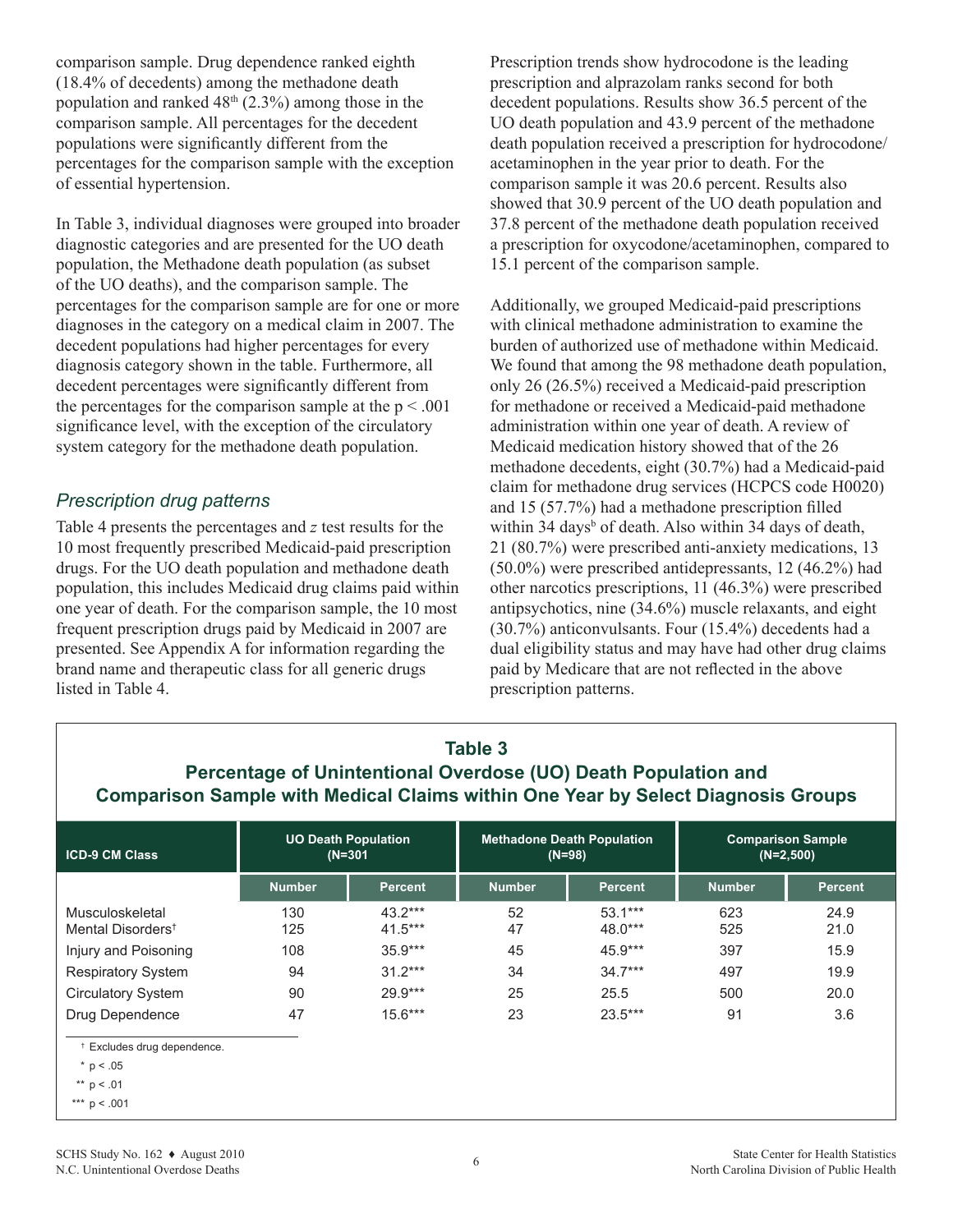## **Table 4 10 Most Commonly Prescribed Drugs†**

**Unintentional Overdose Death Population Prescriptions within One Year of Death (N=301)**

| Rank | <b>Generic Drug</b>       | <b>Number of Claims</b> | <b>Number of Decedents</b> | Percentage of Deaths <sup>††</sup> |
|------|---------------------------|-------------------------|----------------------------|------------------------------------|
|      | Hydrocodone/Acetaminophen | 701                     | 110                        | $36.5***$                          |
| 2    | Alprazolam                | 811                     | 101                        | $33.6***$                          |
| 3    | Oxycodone/Acetaminophen   | 416                     | 93                         | $30.9***$                          |
| 4    | Clonazepam                | 521                     | 76                         | $25.2***$                          |
| 5    | Diazepam                  | 302                     | 50                         | $16.6***$                          |
| 6    | Quetiapine Fumarate       | 284                     | 47                         | $15.6***$                          |
|      | Zolpidem Tartrate         | 220                     | 44                         | $14.6***$                          |
| 8    | Promethazine              | 136                     | 41                         | $13.6***$                          |
| 9    | Cyclobenzaprine           | 98                      | 38                         | $12.6***$                          |
| 10   | Lorazepam                 | 186                     | 37                         | $12.3***$                          |

#### **Methadone Death Population Prescriptions within One Year of Death (N=98)**

| Rank | <b>Generic Drug</b>       | <b>Number of Claims</b> | <b>Number of Decedents</b> | Percentage of Deaths <sup>11</sup> |
|------|---------------------------|-------------------------|----------------------------|------------------------------------|
|      | Hydrocodone/Acetaminophen | 240                     | 43                         | 43.9***                            |
| 2    | Alprazolam                | 334                     | 40                         | $40.8***$                          |
| 3    | Oxycodone/Acetaminophen   | 165                     | 37                         | $37.8***$                          |
| 4    | Clonazepam                | 238                     | 35                         | $35.7***$                          |
| 5    | Methadone                 | 141                     | 18                         | $18.4***$                          |
| 6    | Promethazine              | 64                      | 18                         | $18.4***$                          |
|      | Quetiapine Fumarate       | 106                     | 18                         | $18.4***$                          |
| 8    | Zolpidem Tartrate         | 93                      | 17                         | $17.3***$                          |
| 9    | Diazepam                  | 84                      | 16                         | $16.3***$                          |
| 10   | Trazodone                 | 72                      | 16                         | $16.3***$                          |

#### **Medicaid Comparison Sample Prescriptions within CY 2007 (N=2,500)**

| Rank | <b>Generic Drug</b>       | <b>Number of Claims</b> | <b>Number of Recipients</b> | Percentage of Population <sup>††</sup> |
|------|---------------------------|-------------------------|-----------------------------|----------------------------------------|
|      | Hydrocodone/Acetaminophen | 1,821                   | 514                         | 20.6                                   |
| 2    | Oxycodone/Acetaminophen   | 1,172                   | 377                         | 15.1                                   |
| 3    | <i>Ibuprofen</i>          | 463                     | 269                         | 10.8                                   |
| 4    | Azithromycin              | 283                     | 212                         | 8.5                                    |
| 5    | Omeprazole                | 684                     | 203                         | 8.1                                    |
| 6    | Alprazolam                | 1,249                   | 189                         | 7.6                                    |
|      | Amoxicillin Trihydrate    | 255                     | 187                         | 7.5                                    |
| 8    | Clonazepam                | 1,085                   | 164                         | 6.6                                    |
| 9    | Promethazine              | 336                     | 162                         | 6.5                                    |
| 10   | Cyclobenzaprine           | 339                     | 156                         | 6.2                                    |

† Decedents and those in the Medicaid comparison sample may be counted in more than one drug category if they were prescribed more than one drug type during the time period.

†† The number of decedents or recipients who had a claim for a drug divided by the total number of decedents.

 $*$  p < .05

\*\*  $p < .01$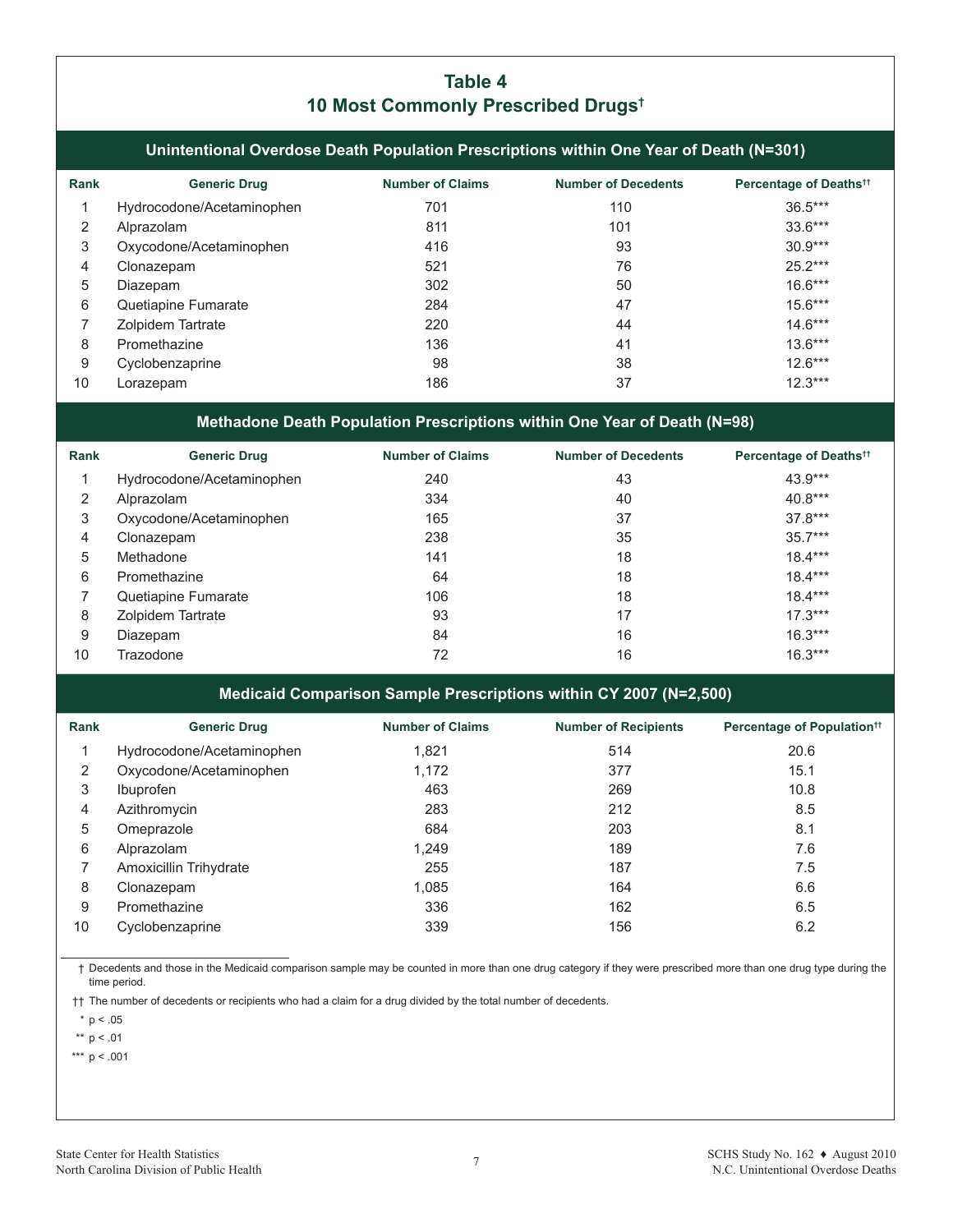For the 37 Methadone decedents that we were able to match to the CSRS, Medicaid prescription profiles were compared with CSRS data. No additional methadone prescriptions were found in the CSRS for these 37 decedents, indicating that there were no cash or third-party transactions and all of the methadone prescriptions during July through December 2007 were billed to Medicaid.

#### *Medical services*

We examined the types of medical services used among those who had paid claims within one year of death. Medicaid services for decedent population and comparison sample are presented (with *t* test results) in Table 5. Among those who received any Medicaid service, the average cost of Medicaid claims per person was \$12,653 for the UO death population, \$13,266 for the methadone death population, and \$9,771 for the comparison sample. On average, there were approximately 104 paid claims within one year of death for the UO death population, 114 paid claims for the methadone death population, and 58

paid claims in 2007 for the comparison sample.

Among those who received any Medicaid services, 88 percent of the UO death population and 92 percent of the methadone death population received one or more Medicaid-paid prescription drugs within one year of death, compared with 68 percent of the comparison sample receiving one or more Medicaid-paid prescription drugs in 2007. The average cost of prescription drugs per person was much higher among the decedent populations than among the comparison sample. The average annual amount paid for prescriptions was \$2,831 for the methadone death population, \$3,484 for the UO death population, and \$1,753 for the comparison sample.

Among those who received any Medicaid service, 80.3 percent of the UO death population, 84.1 percent of the methadone death population, and 41.6 percent of the comparison sample had one or more emergency department visits within the year. The average number of emergency department visits for the decedent population

| Table 5<br><b>Use of Medicaid Medical Services</b>         |                                                                |                                                   |                             |  |  |
|------------------------------------------------------------|----------------------------------------------------------------|---------------------------------------------------|-----------------------------|--|--|
|                                                            | <b>Unintentional Overdose</b><br>Death Population <sup>t</sup> | <b>Methadone Death</b><br>Population <sup>†</sup> | Comparison<br><b>Sample</b> |  |  |
| <b>Total Services</b>                                      |                                                                |                                                   |                             |  |  |
| Total number of persons with claims <sup>tt</sup>          | 274 (91.0%)                                                    | 88 (89.8%)                                        | 2,500 (100%) <sup>†††</sup> |  |  |
| Average number of claims per person with a claim           | $103.9***$                                                     | $113.5***$                                        | 57.5                        |  |  |
| Average cost per person with a claim                       | $$12,653***$                                                   | $$13,253*$                                        | \$9,771                     |  |  |
| <b>Prescriptions</b>                                       |                                                                |                                                   |                             |  |  |
| Total number of persons with drug claims                   | 240 (87.6%)                                                    | 81 (92.0%)                                        | 1,702 (68.0%)               |  |  |
| Average number of prescriptions per person with a claim    | $41***$                                                        | $45***$                                           | 25                          |  |  |
| Average drug cost per person with a claim                  | $$2,831***$                                                    | $$3,484***$                                       | \$1,753                     |  |  |
| <b>Emergency Department (ED) Visits</b>                    |                                                                |                                                   |                             |  |  |
| Total number of persons with ED visit                      | 220 (80.3%)                                                    | 74 (84.1%)                                        | 1,040 (41.6%)               |  |  |
| Average number of ED visits per person with a claim        | $5.0***$                                                       | $5.0***$                                          | 2.6                         |  |  |
| Average ED cost per person with a claim                    | \$562***                                                       | $$657***$                                         | \$299                       |  |  |
| <b>Inpatient Hospital Stays</b>                            |                                                                |                                                   |                             |  |  |
| Total number of persons hospitalized                       | 84 (30.5%)                                                     | 30 (34.1%)                                        | 421 (16.8%)                 |  |  |
| Average number of hospitalizations per person with a claim | $2.2***$                                                       | $2.1***$                                          | 1.5                         |  |  |
| Average hospital cost per person with a claim              | \$11,140                                                       | \$11,503                                          | \$9,400                     |  |  |

**†** Total use of Medicaid-paid services within one year of death.

**††** The number of decedents who had one or more Medicaid-paid claims in 2007.

**†††** Unlike the decedent populations which were matched to eligibility, the comparison sample was selected from the Medicaid claims.

 $*$  p < .10

\*\*  $p < .05$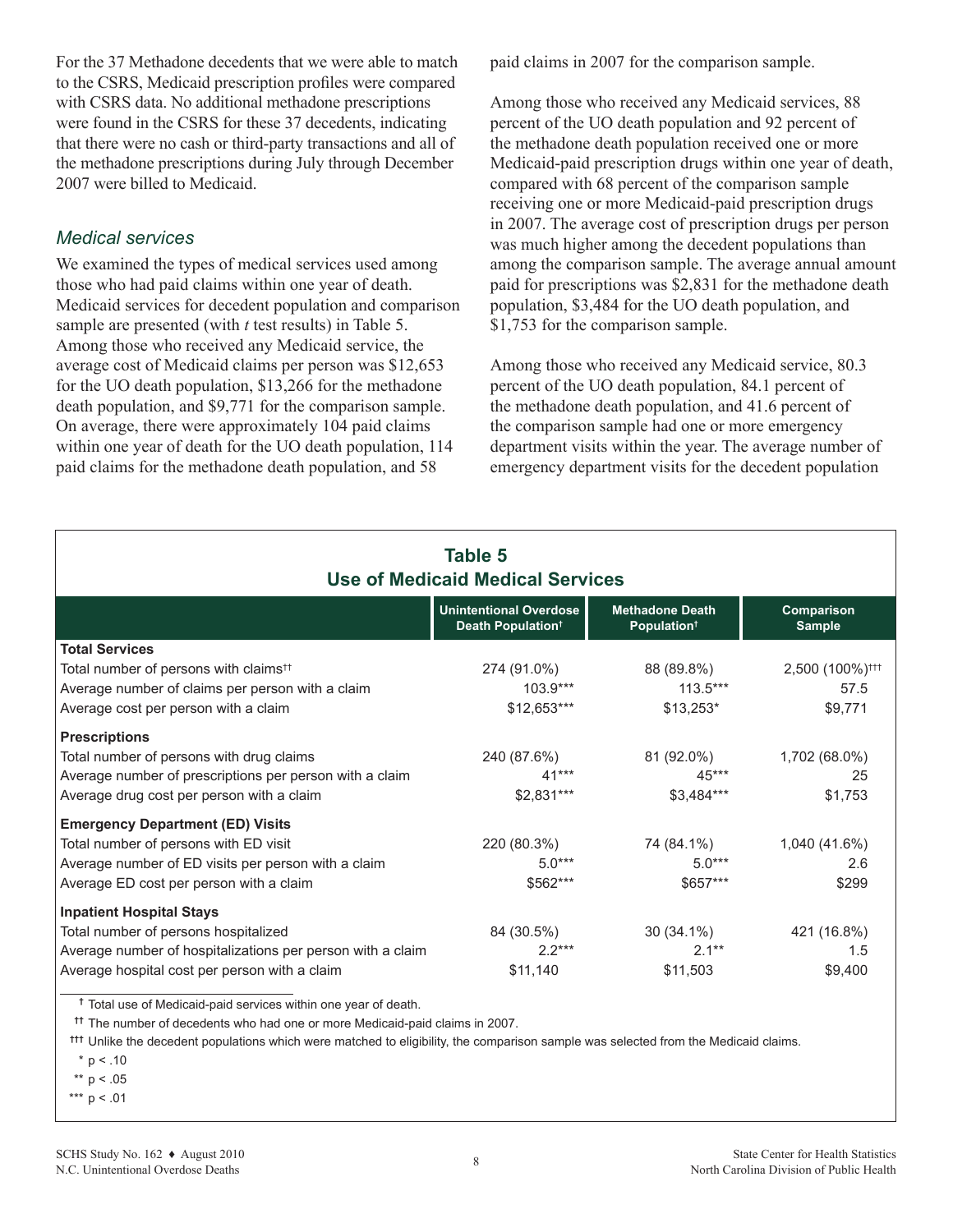was 5.0, versus an average of 2.5 for the comparison sample.

The rates for inpatient hospitalization among the decedent populations were also much higher than the comparison sample. The UO death population had an average of 2.2 hospital stays within the year before death and the methadone death population had an average of 2.1 stays, versus 1.5 for the comparison sample in 2007. Average costs of inpatient hospitalization per person were \$11,140 for the UO death population, \$11,503 for the methadone death population, and \$9,400 for the comparison sample.

## **Discussion**

## *Implications of results*

The Medicaid population represented approximately 20 percent of the overall state population in 2007, but it experienced one-third of the unintentional overdose deaths. Consistent with the overall North Carolina population in 2007, about one-third of the UO deaths could be attributed to methadone. Medicaid decedent populations had about twice the average number of emergency department visits, higher than average inpatient hospital stays, and higher than average numbers of prescriptions filled than the comparison sample.

Those who died from unintentional overdoses received more Medicaid-paid services for drug dependence, mental disorders, joint and back disorders, diseases of the musculoskeletal system and soft tissue, and diseases of the respiratory and circulatory system than the comparison sample. Diagnoses for mental disorders occurred at about twice the rate for the UO death population than in the comparison sample. Several of the drugs on the Top 10 list for the decedent populations were for the treatment of mental health disorders, such as anxiety. Findings for diagnoses also suggest that substance abuse may be associated with unintentional overdose deaths.

With the emphasis that has been given in the literature to the problem of methadone overdose by legitimate prescriptions, one unexpected finding was that only around one-fourth of the Medicaid decedents that had methadone as a contributing cause of death on the death certificate were found to have a Medicaid-paid prescription for methadone or received Medicaid-paid methadone clinic services. Based on our match of Medicaid UO decedents with the Controlled Substance Reporting System data, it appears that a large proportion of the methadone

deaths occurred as a result of taking methadone that was unauthorized or purchased illegally. We do acknowledge that we were unable to capture any authorized prescriptions that may have occurred prior to the July 1, 2007 CSRS start date.

## *Limitations*

One limitation of the study was that the number of deaths caused by unintentional overdose could have been undercounted because, in some cases, the cause of death may be pending an autopsy from the Office of the Chief Medical Examiner (OCME). The annual vital statistics death files produced by the State Center for Health Statistics are updated for at least six months following the file year and are closed out thereafter. In contrast, the OCME files are never closed and may be updated at any time. Consequently, there may be 2007 deaths that were determined to be unintentional overdoses at a later point in time and not captured in the present study.

There were trade-offs in setting the cut-offs for the examination of prescription and medical services away from the date of death. Frequently occurring prescriptions were also examined within one month of the date of death. Although the ranking was slightly different than what was observed at one year, only carisoprodol and pregabalin dropped from the 10 most frequently occurring prescriptions at one year.

Given the sharp rise in the methadone death rates over the past few years, we decided to focus on methadone in the current study. Other opioid analgesics, such as hydrocodone and oxycodone, continue to be of public health concern because of the level of abuse and occurrences of overdose, and warrant further study.20,21 Oxycodone was also prescribed at high rates among our decedent populations. Further research needs to examine the relationship between oxycodone use and unintentional overdose deaths.

## *Policy implications*

Numerous studies have shown a rise in unintentional overdose death rates in the United States that coincides with a large increase in opioid analgesic prescriptions. $9-11$ The present study of North Carolina Medicaid decedent populations suggests that opioid analgesic overdoses may be more closely associated with substance abuse and mental health disorders than with routine medical care for pain management. However, given the complexity of the problem, a broader set of prevention strategies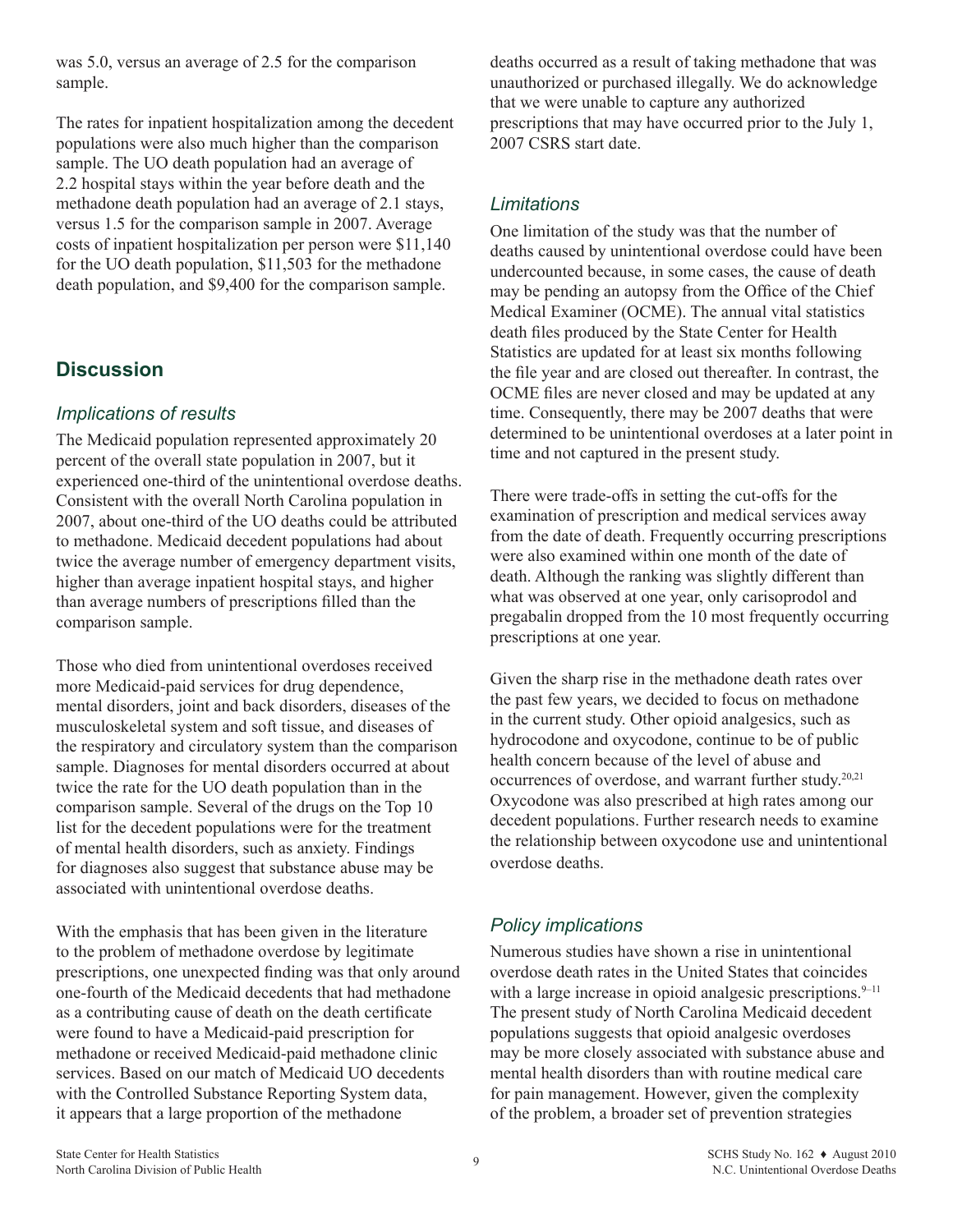are needed. The North Carolina Drug Overdose Task Force has recognized this complexity and outlines 24 recommendations across seven categories.<sup>22</sup> As outlined by the North Carolina Drug Overdose Task Force, comprehensive prevention programs which merge the efforts of law enforcement, mental health, public health, and medical community organizations are urgently needed. Unintentional overdose death rates may be reduced to some extent by educating the general public about the dangers of taking drugs and educating prescribers about following opioid treatment guidelines.

## **Notes**

- <sup>a</sup> Unintentional overdose deaths described in this report are the result of accidental overdose of drugs, medicaments, and biological substances as defined by the *International Classification of Diseases, Ninth Revision* codes '960'–'979' and *International Classification of Diseases Tenth Revision* codes 'X40'–'X49.' Leonard Paulozzi, of the National Center for Injury Prevention and Control, provided a definition of these overdoses in a 2007 testimony before the U.S. Congress, describing poisonings as, ". . . any substance that is harmful to your body when ingested (eaten), inhaled (breathed), injected, or absorbed through the skin. Any substance, taken in excess, including a prescription drug, can be a poison. Therefore the CDC categorizes drug overdoses as drug poisonings. Drug overdose does not include adverse reactions to medications taken in correct amounts." (Source: Paulozzi, 2007.)<sup>5</sup>
- **b** A 34-day window was examined because a Medicaid recipient may get up to a 34-day supply of a medication each month.

## **References**

- 1. Paulozzi L. Medical Epidemiologist, National Center for Injury Prevention and Control, Centers for Disease Control and Prevention. CDC Congressional Testimony, "Statement on Trends in Unintentional Poisoning Deaths" before the United States Senate Subcommittee on Crime & Drugs Committee on the Judiciary and the Caucus on International Narcotics Control. March 12, 2008. [www.hhs.gov/asl/](www.hhs.gov/asl/testify/2008/03/t20080312b.html) [testify/2008/03/t20080312b.html](www.hhs.gov/asl/testify/2008/03/t20080312b.html).
- 2. Paulozzi L. Medical Epidemiologist, National Center for Injury Prevention and Control, Centers for Disease Control and Prevention. Statement on, "Trends in Unintentional Poisoning Deaths" before the House Energy and Commerce Oversight and

Investigations, U.S. House of Representatives. October 24, 2007. [www.hhs.gov/asl/testify/2007/10/](www.hhs.gov/asl/testify/2007/10/t20071024a.html) [t20071024a.html.](www.hhs.gov/asl/testify/2007/10/t20071024a.html)

- 3. Fingerhut LA. Increases in poisoning and methadonerelated deaths: United States, 1999–2005. National Center for Health Statistics. *Health E-Stats.* Last modified, July 31, 2008. [www.cdc.gov/nchs/data/](www.cdc.gov/nchs/data/hestat/poisoning/poisoning.pdf) [hestat/poisoning/poisoning.pdf.](www.cdc.gov/nchs/data/hestat/poisoning/poisoning.pdf)
- 4. Singleton M, et. al. Unintentional and undetermined poisoning deaths—11 states, 1990–2001. *Morbidity and Mortality Weekly Report*. 2004;53(11):233–8. [www.cdc.](www.cdc.gov/mmwr/preview/mmwrhtml/mm5311a2.htm) [gov/mmwr/preview/mmwrhtml/mm5311a2.htm](www.cdc.gov/mmwr/preview/mmwrhtml/mm5311a2.htm).
- 5. Paulozzi L. Unintentional poisoning deaths—United States, 1999–2004. *Morbidity and Mortality Weekly Report*. 2007;56(05):93–6. [www.cdc.gov/mmwr/](www.cdc.gov/mmwr/preview/mmwrhtml/mm5605a1.htm) [preview/mmwrhtml/mm5605a1.htm.](www.cdc.gov/mmwr/preview/mmwrhtml/mm5605a1.htm)
- 6. Sanford C. An unrelenting epidemic of deaths from prescription drugs in North Carolina. *North Carolina Medical Board Forum*, 2008;2:4–7.
- 7. North Carolina Department of Health and Human Services, Division of Public Health, State Center for Health Statistics. Electronic death record files.
- 8. State Center for Health Statistics. *North Carolina Vital Statistics 2007 Leading Causes of Death: Volume 2*. 2008.
- 9. Paulozzi L, Xi Y. Recent changes in drug poisoning mortality in the United States by urban-rural status and by drug type. *Pharmacoepidemiology and Drug Safety*. 2008;DOI:10.1002/pds.1626.
- 10. Paulozzi L, Budnitz D, Xi Y. Increasing deaths from opioid analgesics in the United States. *Pharmacoepidemiology and Drug Safety*. 2006;15:618–27.
- 11. Paulozzi LJ, Ryan GW. Opioid analgesics and rates of fatal drug poisoning in the United States. *American Journal of Preventive Medicine*. 2006;31(6):506–11.
- 12. Meldrum ML. A capsule history of pain management. *Journal of the American Medical Association*. 2003;290(18):2470–5.
- 13. Trick M. State issue brief on methadone overdose deaths. The National Association of State Alcohol and Drug Abuse Directors, Inc. June 2007. [www.nasadad.](www.nasadad.org/resource.php?base_id=1159) [org/resource.php?base\\_id=1159](www.nasadad.org/resource.php?base_id=1159).
- 14. Paulozzi LJ, Logan JE, Hall AJ, McKinstry E, Kaplan JA, Crosby AE. A comparison of drug overdose deaths involving methadone and other opioid analgesics in West Virginia. *Addiction.* 2009;104(9):1541–8.
- 15. Hall AJ, Logan JE, Tobin RL, Kaplan JA, Kraner JC, Bixler D, Crosby AE, Paulozzi LJ. Patterns of abuse among unintentional pharmaceutical overdose fatalities. *Journal of the American Medical Association*. 2008;300(22):2613–20.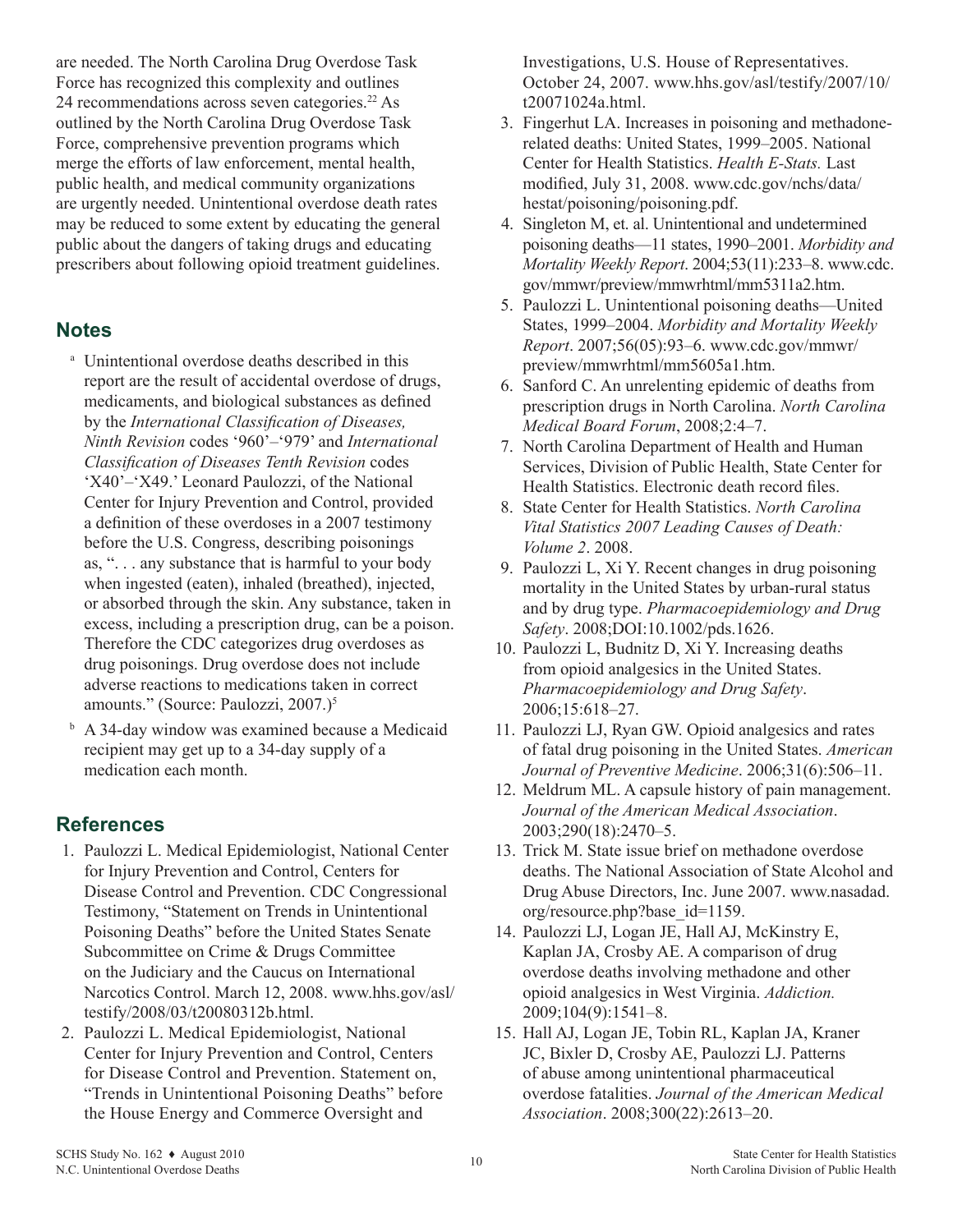- 16. Department of Health and Human Services. National survey on drug use and health: National findings. Substance Abuse and Mental Health Services Administration. Office of Applied Studies. September 2006. [www.oas.samhsa.gov/](www.oas.samhsa.gov/nsduh/2k5nsduh/2k5results.htm) [nsduh/2k5nsduh/2k5results.ht](www.oas.samhsa.gov/nsduh/2k5nsduh/2k5results.htm)m.
- 17. North Carolina Department of Health and Human Services, Division of Public Health, Office of North Carolina Healthy Carolinians. [www.](www.healthycarolinians.org/objectives/userGuide/definitions.aspx) [healthycarolinians.org/objectives/userGuide/](www.healthycarolinians.org/objectives/userGuide/definitions.aspx) [definitions.asp](www.healthycarolinians.org/objectives/userGuide/definitions.aspx)x.
- 18. North Carolina Controlled Substances Reporting System, North Carolina Division of Mental Health, Developmental Disabilities and Substance Abuse Services. [www.dhhs.state.nc.us/MHDDSAS/](www.dhhs.state.nc.us/MHDDSAS/controlledsubstance/index.htm) [controlledsubstance/index.htm.](www.dhhs.state.nc.us/MHDDSAS/controlledsubstance/index.htm)
- 19. North Carolina Department of Health and Human Services, Division of Medical Assistance. Medicaid in North Carolina: Annual report state fiscal year 2007. [www.dhhs.state.nc.us/](www.dhhs.state.nc.us/DMA/2007report/2007report.pdf) [DMA/2007report/2007report.pdf.](www.dhhs.state.nc.us/DMA/2007report/2007report.pdf)
- 20. Cicero TJ, Inciardi JA, Munoz A. Trends in abuse of OxyContin and other opioid analgesics in the United States: 2002–2004. *The Journal of Pain*. 2005;662–72.
- 21. Zee AV. The promotion and marketing of OxyContin: commercial triumph, public health tragedy. *American Journal of Public Health*. 2009;99:221–7.
- 22. North Carolina Department of Health and Human Services, Division of Public Health, Injury and Violence Prevention Branch. Findings and recommendations of the task force to prevent deaths from unintentional drug overdoses in North Carolina, 2003. April, 2004.

## *Acknowledgments*

The authors would like to thank the following people for their very helpful contributions: T. Stephen Jones, M.D., M.P.H., Retired, Centers for Disease Control and Prevention; Kathleen Jones-Vessey, M.S., Dorothee Schmid, M.S., Paul Buescher, Ph.D., Donald R. Akin, M.S., Pedro Luna-Orea, Ph.D., and Karen L. Knight, M.S. of the State Center for Health Statistics; Lisa Weeks, D.Pharm. of the Pharmacy Section, North Carolina Division of Medical Assistance; Scott Proescholdbell, M.P.H. of the Injury and Violence Prevention Branch, North Carolina Division of Public Health; John Womble, North Carolina Controlled Substances Reporting System.

| <b>Appendix A</b><br><b>Commonly Prescribed Drugs from Table 4</b><br>with Associated Brand Names and Therapeutic Class                                                                                                                                                                                    |                                                                                                                                                                                                                                                                                       |                                                                                                                                                                                                                                                                                                                                                                                                                                                                                         |  |  |
|------------------------------------------------------------------------------------------------------------------------------------------------------------------------------------------------------------------------------------------------------------------------------------------------------------|---------------------------------------------------------------------------------------------------------------------------------------------------------------------------------------------------------------------------------------------------------------------------------------|-----------------------------------------------------------------------------------------------------------------------------------------------------------------------------------------------------------------------------------------------------------------------------------------------------------------------------------------------------------------------------------------------------------------------------------------------------------------------------------------|--|--|
| <b>Generic Name</b>                                                                                                                                                                                                                                                                                        | <b>Brand Name</b>                                                                                                                                                                                                                                                                     | <b>Therapeutic Class</b>                                                                                                                                                                                                                                                                                                                                                                                                                                                                |  |  |
| Alprazolam<br>Amoxicillin<br>Azithromycin<br>Clonazepam<br>Carisoprodol<br>Cyclobenzaprine<br>Diazepam<br>Hydrocodone/Acetaminophen<br>Ibuprofen<br>Lorazepam<br>Methadone<br>Omeprazole<br>Oxycodone/Acetaminophen<br>Pregabalin<br>Promethazine<br>Quetiapine Fumarate<br>Trazodone<br>Zolpidem Tartrate | Xanax<br>Amoxil, Trimox<br>Zithromax<br>Klonopin<br>Soma<br>Flexeril, Flexmid, Amrix<br>Valium<br>Vicodin, Lortab, Anexsia, Norco, Zydone<br>Motrin<br>Ativan<br>Methadose, Dolophine<br>Prilosec<br>Percocet, Roxicet, Tylox<br>Lyrica<br>Phenergan<br>Seroquel<br>Desyrel<br>Ambien | Benzodiazepine Antianxiety<br>Penicillin Anti-infective<br>Macrolide Anti-infective<br>Benzodiazepine Antianxiety<br>Muscle Relaxant<br>Muscle Relaxant<br>Benzodiazepine Antianxiety<br>Opioid Analgesic<br>Nonsteroidal Anti-inflammatory<br>Benzodiazepine Antianxiety<br>Opioid Analgesic<br>Proton Pump Inhibitor, Gastrointestinal Agent<br><b>Opioid Analgesic</b><br>Anticonvulsant/Fibromyalgia<br>Antinausea<br>Atypical Antipsychotic<br>Antidepressant<br>Sedative Hypnotic |  |  |